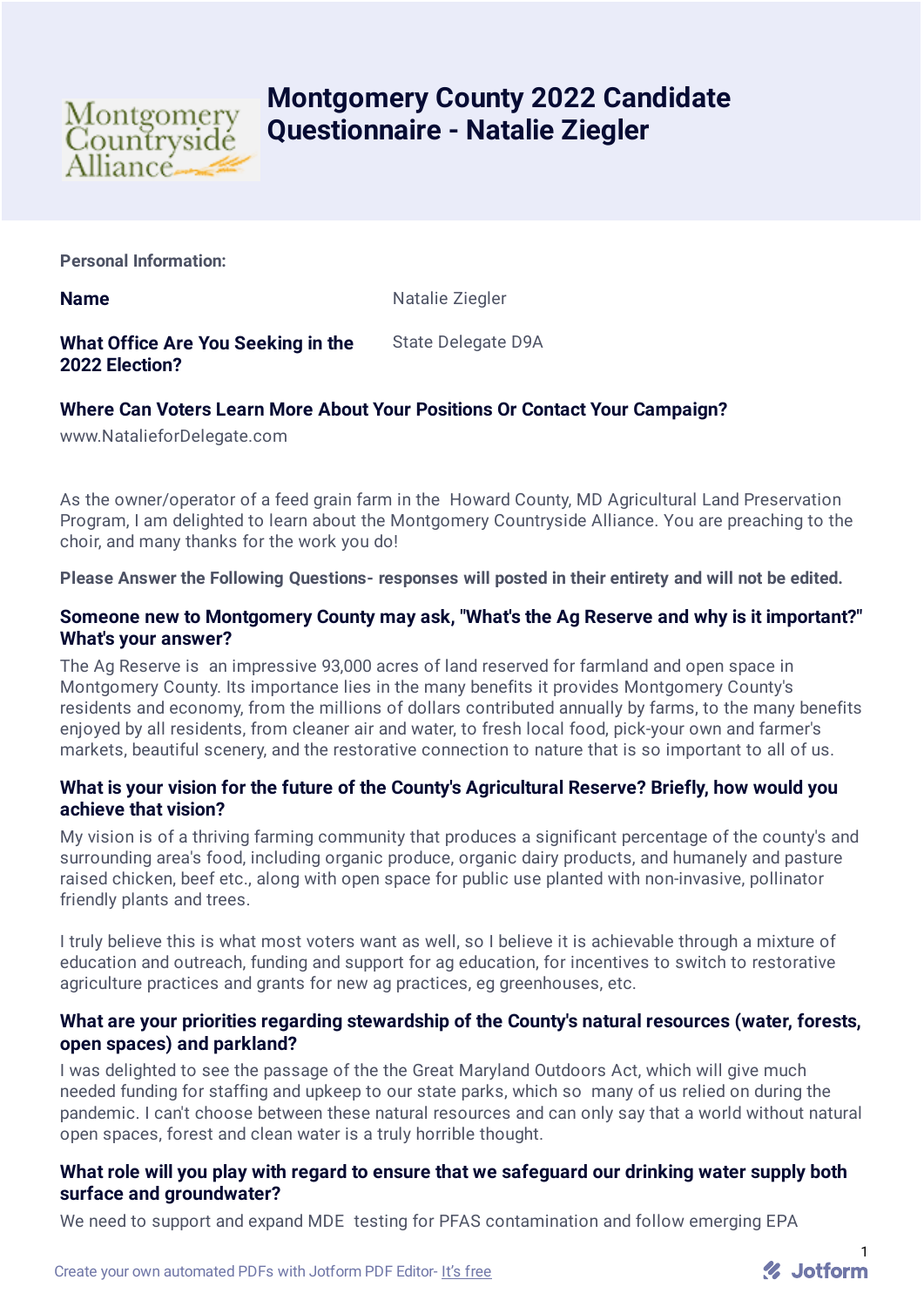guidelines expected in 2023, along with banning their use in firefighting foam.

I will vote to fully fund measures to limit runoff from farms such as cover crop programs and incentives to plant tree buffers near streams.

# **What are your top priorities to help the County address climate change? What role will the Ag Reserve play?**

The Ag Reserve plays a tremendous role in addressing climate change, first just by not contributing to it the way it would if it was one big subdivision, with people driving cars, heating and cooling houses, driving gas powered lawn mowers, dumping chemicals on their lawns, using and throwing away masses of plastic bags, wrappers, bottles and containers, and doing all the other planet unfriendly things that we all do in the course of modern life.

It also serves to cool the more suburban and urban areas nearby. The plants and trees take in carbon dioxide and are a net carbon sink. The Reserve also represents a tremendous opportunity for further mitigating climate change through restorative farming practices that are just beginning to be practiced more widely.

#### **What more can be done to support our local farm businesses and rural communities?**

Two non-negotiable needs for rural communities are broadband and access to convenient, quality health care and mental health care, both issues brought to the forefront by the pandemic. Education about the role farms play in food security, in addition to the many environmental benefits they offer from carbon sequestration, cooling and animal and bird habitat would both support local farms and help gain support for funding needed infrastructure such as broadband in rural communities.

In addition, there are many ways we can support our local farms. Examples include: expanding the opportunities for farmers to earn income from agritourism activities, on-farm butchering facilities, food hubs and the like. We could fund the infrastructure necessary for our schools to make meals from scratch (as California is doing), allowing or requiring schools to contract with local farms for the produce they need, improving nutrition, strengthening our food security, reducing transportation costs and the associated carbon footprint, and expanding the customer base for our local farms.

#### **What are your regional transportation priorities? Do you support M83 and an additional Potomac bridge and outer beltway through the Reserve or adjacent rural zones?**

I support a transit first approach rather than endlessly spending millions to try and build our way out of our traffic problems. Over the decades that I have lived here, I've seen endless construction/widening of roads and highways, and it only seems to encourage more development and more driving, and we soon end up back where we started, but with more cars on the road.

It's going to be a major and difficult change for us Americans to make, but if we want a livable world, we are going to have to change the way we do things.

#### **How should our County manage its solid waste? What role should incineration, composting and recycling play?**

Sweden and Denmark both have successful household composting facilities and I would love to see what we could do here to compost the 40 million tons of food Americans waste each year. We should certainly do everything we can to recycle as much as possible, but we also have to stop producing so much plastic. I would like to see incentives for manufacturers who get rid of plastic packaging. I am opposed to incineration.

#### **What are your views on the general plan update "Thrive 2050," both the process and the draft now before the Council?**

As a Howard County resident, I have read about, but not lived through, the Thrive 2050 process, and I am sure I have much to learn! That said, there is a lot to like about the document- starting with the intention to look at what is working and not working, and to plan for the future. Howard and